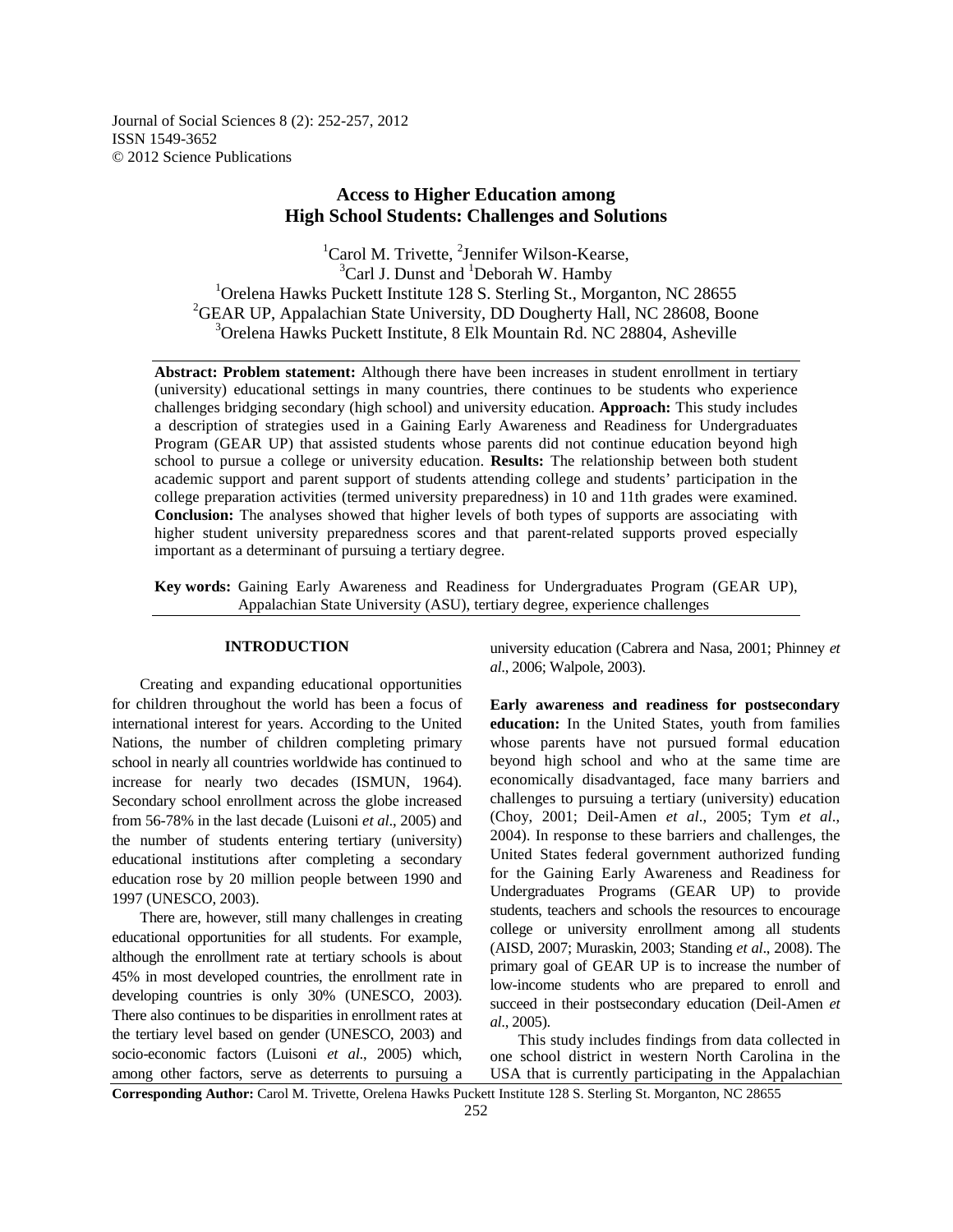State University (ASU) GEAR UP project (Wilson-Kearse, 2010). ASU GEAR UP works with middle schools and high schools in four school districts located in high poverty areas where more than 50% of the students are eligible for free or reduced price lunches (a proxy measure for low socio-economic status). Data collected in the 10th grade in this school district showed that 60% of the students and 66% of their parents indicated that the youth would attend and receive a four year college degree after graduation from high school (ERIC, 2007; Trivette, 2010). Yet, the most recent data for these students show that only 41% of 12th grade students in this school district have taken the college or university entry tests (SATs or ACTs) needed to apply to most four year colleges or universities in the United States (ERIC, 2007; Trivette, 2010). It is worth noting that only 13% of the adults in the county where the school district is located and where the students reside have at least a four year college or university degree (NCDC, 2011).

**GEAR UP activities and supports:** The disconnect between what students and parents desire as educational outcomes and the reality of reaching those outcomes, is what GEAR UP attempts to reconcile (Roderick *et al*., 2008). The program bridges the disconnect through increased knowledge, expectations and preparation for post-secondary education by providing different kinds of supports to students and their parents. Students voluntarily participate in GEAR UP activities which include: After school tutoring, one-on-one or group mentoring, homework assistance and academic enrichment activities (Conley, 2009). GEAR UP offers parents opportunities to participate in group or individual counseling sessions and advising that focus on awareness of post-secondary educational opportunities, workshops on financial aid, information about the necessary high school requirements for postsecondary education and presentations on university admissions requirements (Gibson and Jefferson, 2006). GEAR UP begins working with students in the 6th or 7th grades and continues providing supports to the students throughout high school (Muraskin, 2003).

 There are certain attainments that need to be achieved as early as 6 and 7th grades and which reach a critical point during high school. In order for students to attend college or a university, students must first be able to perform at an appropriate academic level to qualify for advanced high school classes and pass exams needed to apply to postsecondary education settings (Conley, 2007; Roderick *et al*., 2008). As a result, academic tutoring and mentoring are extremely important GEAR UP supports that students can use to improve their academic standing (Muraskin, 2003).

 In order to help parents be better able to support their high school students as part of their children applying to college, GEAR UP provides supports that focus on enhancing parent knowledge of postsecondary schools options, procedures for obtaining college financial aid and the information required for the role parents play in assisting their children in the college application process (Choy, 2001; Deil-Amen *et al*., 2005; Gibson and Jefferson, 2006). There are also college and university-related activities that help high school students be prepared to apply for enrollment and succeed in college (Conley, 2007; 2009). These GEAR UP activities include student visits to colleges or universities, information about the application process, university academic planning and discussions about possible career options (Muraskin, 2003). These can be important experiences for students who have never visited a college campus or had a family member complete a college or university degree.

 The analysis reported in this study examined the relationship between both students' engagement in activities that support academic achievement, parent support for students attending college and students' participation in college preparedness activities that lead to applying for and enrolling in a college or university. The focus of analysis was the empirical relationship between both school-related students' academic and parent supports and students' participation in college preparation activities (termed university preparedness).

**Participants:** The participants were 267 students who attended high school in one school district in western North Carolina, USA. Participants were part of a cohort of students enrolled in GEAR UP beginning in the 6th or 7th grades, where data were collected on the students in the 10 and 11th grades. Eighty percent of the students were Caucasian and 10% were either African American or Asian American.

**Measures:** The data used for analysis in this study came from records maintained on individual students and their parents by GEAR UP counselors who recorded which of 15 activities students and parents attended on a monthly basis. The two independent variables were: (a) the academic supports provided by GEAR UP counselors, teachers and other school personnel to the students and (b) the GEAR UP and school-related supports provided to the students' parents. Student academic support included the amount of time students received academic tutoring, homework assistance, academic enrichment activities and student mentoring by teachers or GEAR UP staff. Parent university-related support included the amount of time parents participated in activities with GEAR UP staff and included counseling about personal or family concerns, advising parents on post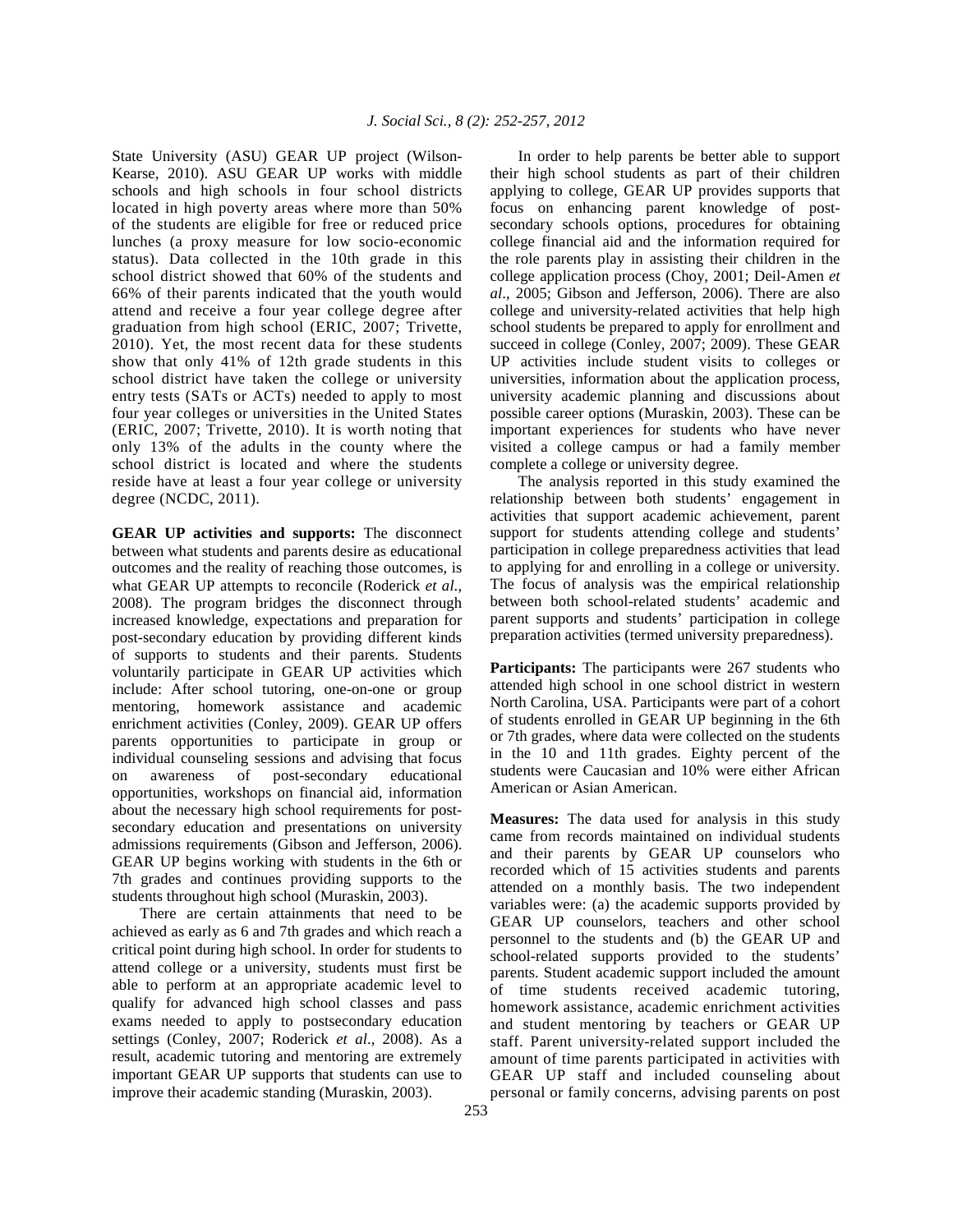high school educational opportunities and procedures for obtaining financial resources.

 The dependent measure was the hours of student engagement in different types of university-related preparedness activities during a school year. Student university preparedness included personal collegerelated counseling, postsecondary academic planning and advising, career counseling, university visits and university student shadowing. The dependent measure was the total number of hours of student engagement in the activities during the 10th and 11th grades respectively.

### **MATERIALS AND METHODS**

 A 2 Between Grade (10th vs. 11th) X 2 Levels of Student Academic Support (Low vs. High) ANOVA and a 2 Between Grade (10th vs. 11th) X 2 Levels of Parent Support (Low vs. High) ANOVA were used to evaluate the separate effects of both types of support on student university preparedness. A 2 Between Level of Student Academic Support (Low vs. High) X 2 Between Level of Parent Support (Low vs. High) ANOVA with student university preparedness as the dependent measure was used to evaluate the combined effects of both student and parent support on the dependent measure in both the 10 and 11th grades.

 Low or high support (either student academic or parent related) was determined by constituting groups of students who themselves or their parents received little or no support (low) or received some or considerable amounts of support (high). Table 1 shows the hours of both types of support procured in the 11th and 12th grades. Comparisons of the hours of supports for the low Vs high support groups showed statistically significant differences and between group Cohen's d effect sizes all exceeding 2.00. The fact that there were so many more hours of student academic support compared to parent related supports was not unexpected given the fact that GEAR UP offered more activities to students then to their parents.

 The main focus of analysis was the (a) between condition comparisons and contrasts and (b) the interactions between the different research factors. Cohen's d effect sizes for the mean differences between comparative or contrasting conditions were used for substantive interpretation of the results. The use of effect sizes rather than statistical significance is the recommended metric for interpreting both the magnitude of the differences between groups and for interpreting the nature of interaction effects (Hill *et al*., 2008; Vacha-Haase and Thompson, 2004; Valentine and Cooper, 2003). Cohen's d was computed as the difference between the means for two groups divided by the pooled standard deviation for the two means (Cooper and Hedges, 1994).

Table 1: Mean number of hours of student academic supports and parent university-related supports provided to the study participants

| Dai tictdants             |             |      |              |           |          |           |
|---------------------------|-------------|------|--------------|-----------|----------|-----------|
|                           | Low support |      | High support |           |          |           |
| Type of support           | Mean        | SD   | Mean         | <b>SD</b> | t-test   | Cohen's d |
| Tenth grade               |             |      |              |           |          |           |
| Student academic support  | 17.03       |      | 25.14 137.83 | 61.50     | $21.26*$ | 2.57      |
| Parent university support | 0.86        | 0.74 | 3.02         | 0.57      | $20.47*$ | 3.26      |
| Eleventh grade            |             |      |              |           |          |           |
| Student academic su pport | 16.10       |      | 18.33 155.93 | 79.86     | $15.14*$ | 2.43      |
| Parent university support | 1.25        | 0.56 | 3.21         | 0.54      | $15.00*$ | 3.58      |
| *: $p<0.0001$             |             |      |              |           |          |           |

#### **RESULTS**

**Student academic support findings:** Figure 1 shows the results for the relationship between low and high levels of student-related academic support and student university preparedness in both the 10th and 11th grades. The results showed that there were increases in student university preparedness between the 10th and 11th grades for students receiving either low  $(d = 0.32)$ or high  $(d = 0.62)$  levels of academic support, where the increases were more pronounced among the students receiving higher levels of academic support. This is discerned from the difference in the effect sizes between the 10th and 11th grades (d =  $0.62 - 0.32 = 0.30$ ). As can be seen from inspection of the findings shown in Fig. 1, there was a between grade x between level of student support interaction. This is evidenced by the size of effects for the differences between the high vs. low student support preparedness scores in the 11th grade (d  $= 0.41$ ) and the larger difference in the university preparedness scores for the high Vs low student support groups in the 11th grade  $(d = 0.56)$ . The findings showed that the influences of student academic support on university preparedness scores were greater in the 11th compared to the 10th grade.

**Parent-related support findings:** The relationship between differences in the supports provided to the students' parents and the students' university preparedness scores in grades 11 and 12 is shown in Fig. 2. There were increases in student preparedness scores between the 10th and 11th grades for both the low  $(d = 0.48)$  and high  $(d = 0.57)$  parent support groups. In both grades, however, student university preparedness scores were higher among students whose parents received more university-related supports from GEAR UP in both the 10th  $(d = 0.51)$  and 11th  $(d =$ 0.41) grades. As was found in the analyses of the student academic support data, the influences of parent support on student university preparedness was more pronounced in the 11th compared to the 10th grades. In the absence of parent university-related supports, higher levels of student academic support positively affected student university preparedness in both grades.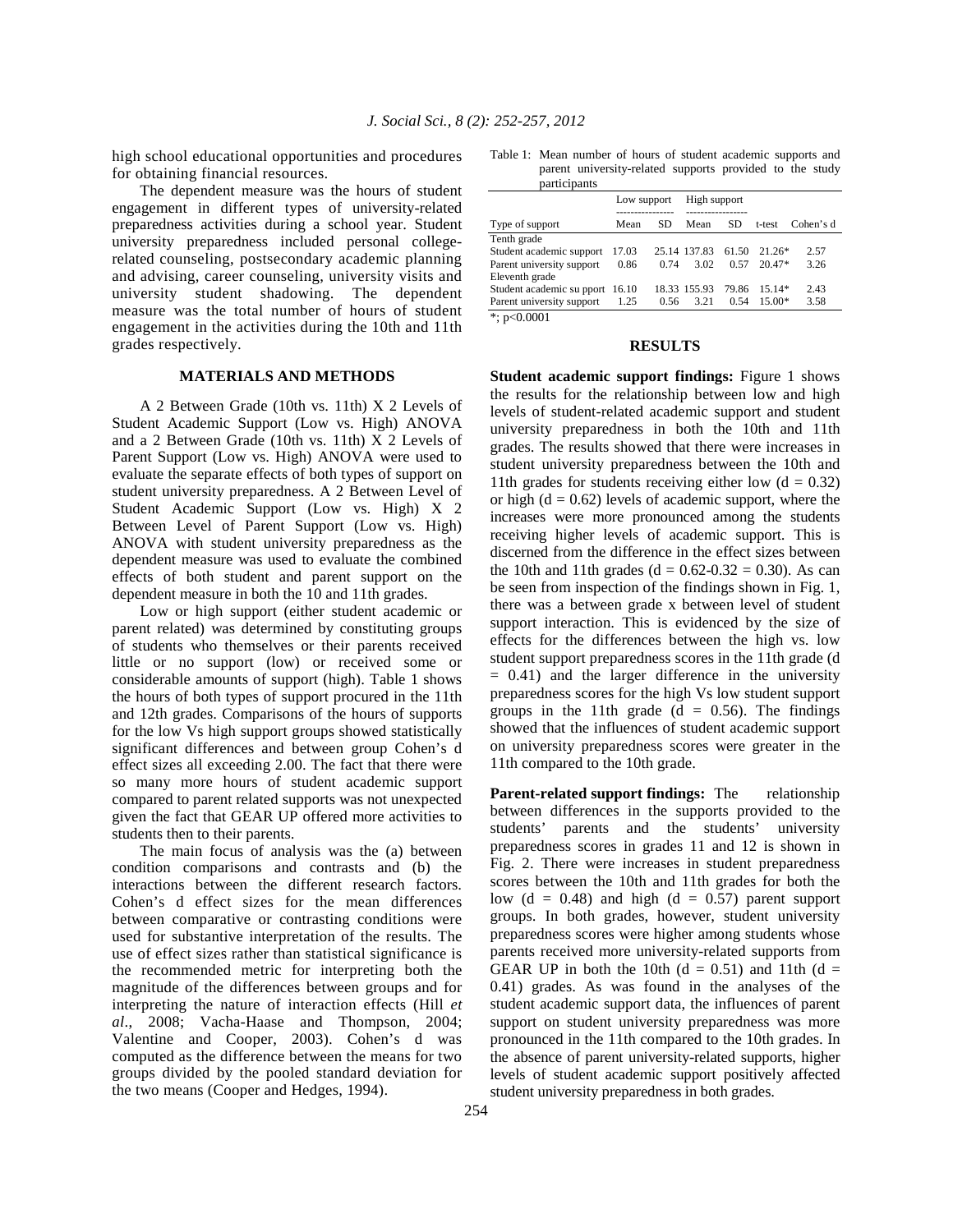

Fig. 1: Relationship between student academic support and student university preparedness



Fig. 2: Relationship between parent support and student university preparedness



Fig. 3: Relationship between parent and student academic support on 10th grade student university preparedness

**Student and parent support findings:** Figure 3, 4 shows, respectively, the relationships between both student academic support and parent university-related support and student university preparedness in the 10th and 11th grades. In both analyses, higher levels of parent supports were associated with higher student university preparedness scores regardless of the level of student academic support. In contrast, high levels of student academic support moderated the relationship between parent support and student university preparedness as evidenced by the student x parent support interactions in both the 11and 12th grades.



Fig. 4: Relationship between parent and student academic support on 11th grade student university preparedness

### **DISCUSSION**

 The university preparatory program described in this study is intended to provide all students, but especially students from families with socio-economic backgrounds which have traditionally been a barrier to pursuing postsecondary education, supports that encourage high school students to engage in activities that prepare them to enroll in a college or university. The analyses of the relationship between student academic supports, parent university-related supports and student engagement in activities that were indicators of pursuing secondary education showed that student academic and parent-related supports both individually and in combination were related to the number of hours students pursued increased knowledge of university-related requirements and activities related to university preparedness. Of particular note is the fact that the supports provided by the GEAR UP staff to the parents, although quit limited, nonetheless were related to student university preparedness both in the 10th and 11th grades in the absence of student academic supports. This finding highlights the importance of parents encouraging their children to pursue a university education (Dennis *et al*., 2005).

 The fact that the hours students engaged in university preparedness activities was greater in the 11th grade compared to the 10th grade was not unexpected. At least in high schools in the USA, the 11th grade is an important transition point between considering the possibility of attending a university (10th grade) and completing the necessary steps to apply for postsecondary education (12th grade) (Conley, 2009). Most students who plan to pursue a university education engage in earnest in activities necessary to fulfill the goal of attending a university during the last few years of high school (Dennis *et al*., 2005).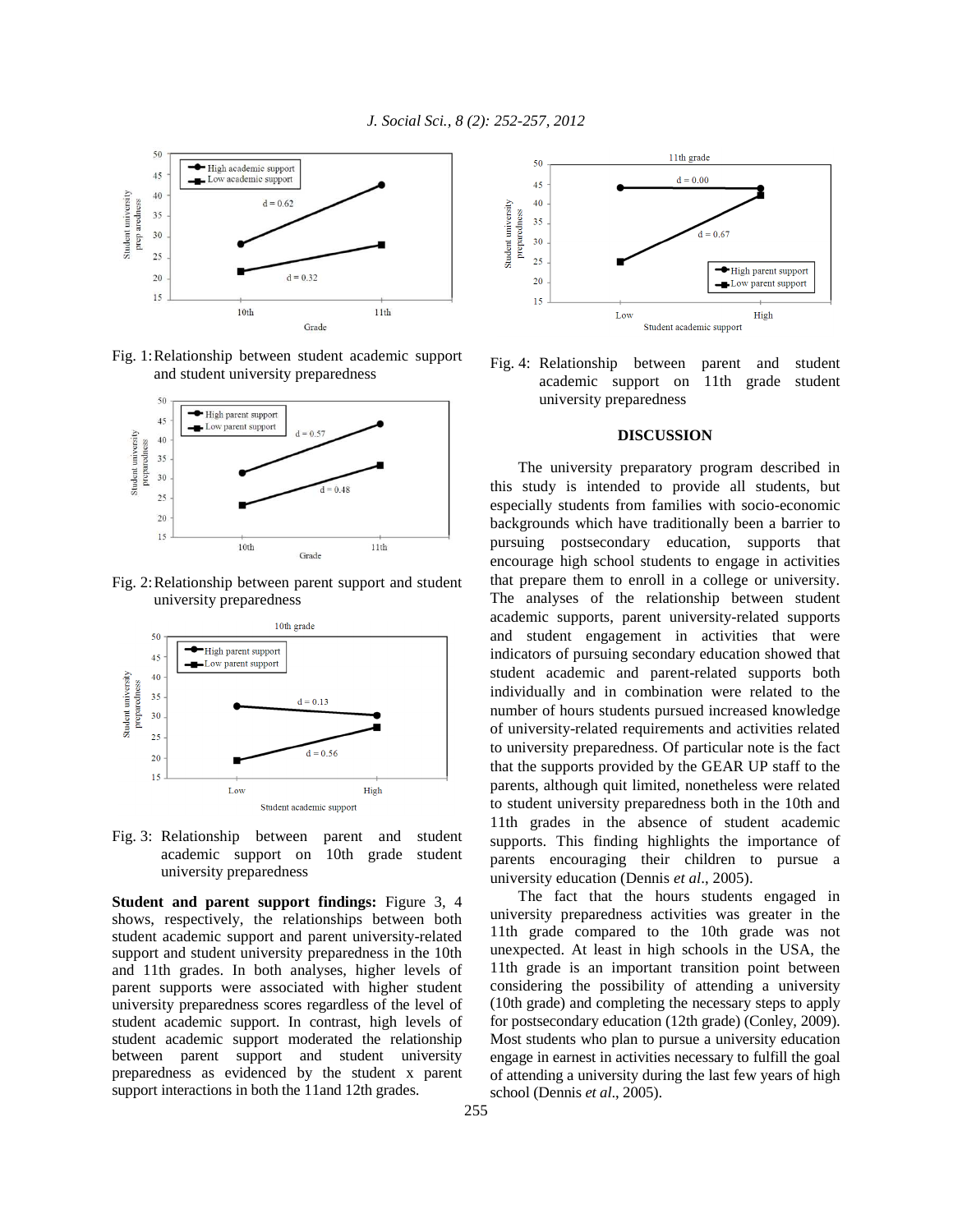The results reported in this study showed that GEAR UP, at least as implemented in the school district constituting the focus of analysis, provided and offered the kinds of student and parent supports that provided high school students who otherwise might not consider postsecondary education a reasonable option, opportunities to engage in university preparedness activities. GEAR UP as implemented in this one school district was successful in terms of achieving part of its mission and goals. Data being collected on the students in the 12th grade will permit a better determination of how well GEAR UP influences student application and enrollment in a postsecondary educational institution.

 Placed in the context of other GEAR UP initiatives (Muraskin, 2003; Standing *et al*., 2008) as well as other programs designed to encourage high school students to consider the value and benefits of a postsecondary education (Choy, 2001; Conley, 2009), the experiences and lessons learned from the initiative described in this highlights the importance of recognizing the fact that student decisions to pursue postsecondary education are influenced by both school- and family-related supports (Choy *et al*., 2000; Dennis *et al*., 2005; Mahoney *et al*., 2003; Phinney *et al*., 2006). An important next step in understanding which supports are most important is to unpack the activities that GEAR UP offers to isolate which activities under which conditions are associated with optimal student benefits.

## **CONCLUSION**

 The kinds of activities used by GEAR UP to encourage students to pursue postsecondary education were effective in engaging students in college and university-related preparedness activities. This included both student academic supports and parent supports needed to help their children achieve their postsecondary education aspirations. The findings highlighted the relative importance of supports to the students' parents (Dennis *et al*., 2005).

 The preparation of this article was supported in part by the *G*aining Early Awareness and Readiness for Undergraduate Programs (GEAR-UP) through Appalachian State University, Boone, NC, USA. The opinions expressed, however, are those of authors and are not endorsed by GEAR-UP at ASU.

#### **REFERENCES**

AISD, 2007. AUSTIN, Texas: GEAR UP austinimpacting lives project, 2005-2006. Austin Independent School District, AUSTIN, TX.

- Cabrera, A.F. and S.M.L. Nasa, 2001. On the path to college: Three critical tasks facing America's disadvantaged. Res. Higher Educ., 42: 119-149.
- Choy, S.P., 2001. Students whose parents did not go to college: Postsecondary access, persistence, and attainment. Findings from the condition of education, 2001. National Center for Education, Washington, DC.
- Choy, S.P., L.J. Horn, A.M. Nunez and X. Chen, 2000. Transition to college: What helps at-risk students and students whose parents did not attend college. New Directions Ins. Res., 27: 45-63. DOI: 10.1002/ir.10704
- Conley, D., 2009. Creating college readiness: profiles of 38 schools that know how. Educational Policy Improvement Center, Eugene, OR.
- Conley, D.T., 2007. Redefining college readiness. Educational Policy Improvement Center, Eugene, OR.
- Cooper, H. and L.V. Hedges, 1994. The Handbook of Research Synthesis. 1st Edn., Russell Sage Foundation, New York, ISBN-10: 0871542269, pp: 573.
- Deil-Amen, R., R. Prabhu, P.T. Terenzini and A. Cabrera, 2005. Reawakening the dream deferred: Can comprehensive intervention programs increase college awareness among at-risk students? National Council for Community and Education Partnerships, Washington, DC.
- Dennis, J.M., J.S. Phinney and L.I. Chuateco, 2005. The role of motivation, parental support, and peer support in the academic success of ethnic minority first-generation college students. J. College Student Dev., 46: 223-236.
- ERIC, 2007. Using EXPLORE[R] and PLAN[R] data to evaluate GEAR UP programs. ACT, Inc. Iowa City, IA.
- Gibson, D.M. and R.N. Jefferson, 2006. The effect of perceived parental involvement and the use of growth-fostering relationships on self-concept in adolescents participating in GEAR UP. Adolescence, 41: 111-125.
- Hill, C.J., H.S. Bloom, A.R. Black and M.W. Lipsey, 2008. Empirical benchmarks for interpreting effect sizes in research. Child Dev. Perspectives, 2: 172- 177. DOI: 10.1111/j.1750-8606.2008.00061.x
- ISMUN, 1964. Youth and the United Nations. International Student Movement for the United Nations, Geneve.
- Luisoni, P., M. Zitterbart, M. Amadio and B. Deluermoz, 2005. Quality education for all young people: Reflections and contributions emerging. Proceedings of the 47th International Conference on Education of UNESCO, Sep. 8-11, UNESCO Geneva, Switzerland.